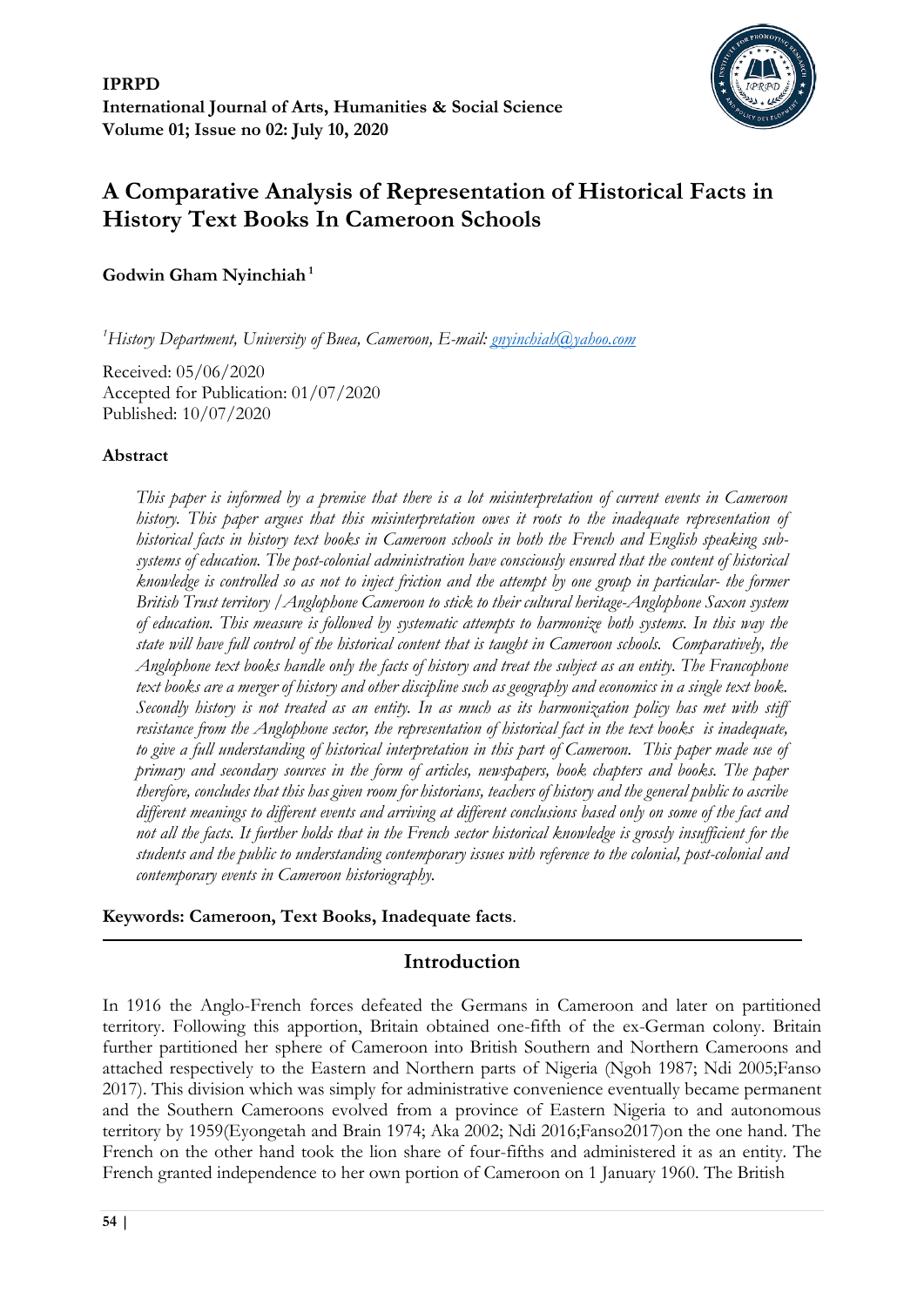Southern Cameroons decided at a United Nations plebiscite to gain independence by reunifying with French Cameroun in 1961 to form the Federal Republic of Cameroon( Ibid). The bicultural heritage of the Cameroons territory after the departure of the Germans invariably created a dual educational system including the French and Anglo-Saxon Educational systems inherited from the French and the British respectively. The territory has revolved to the United Republic to simply the Republic of Cameroon with two educational sub systems that is the focus of our study.

Here the Anglo-French inherited from the Germans, a battered educational sector. Elementary schools were inadequate with no teachers, no text books and infrastructures. Not even a single secondary or post primary school existed in the territory. There were no teacher training colleges based on the realities of the territory and thus no indigenous teachers who could carry on research and produce text books based on the realities of the territory (Cameroon National Education Policy Forum,1995; Nfi,2017; Ndille,2018). With the end of the war, the Anglo French therefore had the task of rebuilding schools and more importantly providing teachers who could produce text books especially history text books aimed at erasing the memories of the German era and create an image for both France and Britain respectively (Walter Nkwi, 2013). Since both territories were administered separately, they developed different curricular and syllabuses to suit their whims and caprices. The British allow education in the hands of the Christian missionaries with control of what was been taught. The French had a strict control on education in all its aspects. In simple words the Anglo-French encourage the teaching of British and French histories with focus on the bravery of the United Kingdom and the victories of the Napoleon in the wars of conquest in Europe and North Africa (CNEPF,1995).

The aim of the paper is to examine the major preoccupations of political leaders, together with their attitudes to history and history teaching, from the post-colonial to the present time, and to ascertain if, and in what manner, these were reflected in the syllabi and text-books of the various periods. The paper involve a study of the political and educational history of the Cameroon from time of the first republic under Ahmadou Ahidjo(1960- 1982), to the second republic under Paul Biya(1982 to present) an examination of the role of history teaching and learning in the developing political process, as well as an examination of syllabi and as many text-books reveal the influence of the political leaders of each era.

The period between 1960 and 2016 has animated a great deal of scholarly discourse in Cameroon and beyond. Several scholars have skillfully treated the development and evolution of Cameroons educational system especially the role of history, history teaching and the content of text books in Cameroon schools, Banfeng, (2014) offers a lucid discussion regarding the absence of an common vision in the provision of educational values for citizens in the same country. Lack of a common vision provokes problems of equity and quality education. His study touches on the differences in the content of text books in schools, which is a breathing ground for conflict. Gwanfogbe, (1995, 1997) holds that the failure to reform education has affected not just the peoples' attitudes to economic survival but has had significant ramifications for the consolidation of national integration and the development of national identity. Educational reform in contemporary Cameroon has failed to develop desirable attitudes upon which a progressive nation-state can be built. Ndi, (2013) discusses the distinct culture of Southern Cameroon Cameroons as a result of the educational heritage from the British. He argues that the British focused on moral education and the development of the United Kingdom and their victories in the wars of expansion in Europe and Africa. The nature of the history text book was virtually showing the bravery of the British. Nyinchiah (2015) looks at the disparity of history text books in terms of content and knowledge in Cameroon schools. Fru, (2017) demonstrated how the remnants of Anglo-French colonial heritage in the form of language, legal and educational systems, curricula and textbooks amongst others have most often been at the heart of the Cameroon nation building contention. His study touches on the differences in the content and the manner in which the facts of reunification has been presented in the history text books in Cameroon schools, which is a breathing ground for conflict. In an era where textbooks in general and history textbooks in particular have been recognized to go beyond their core pedagogic purposes to also serve ideological and political functions. Ndille,(2017,2013,2014) has attempted a comparative analysis of the policy and practice of education in British and French administered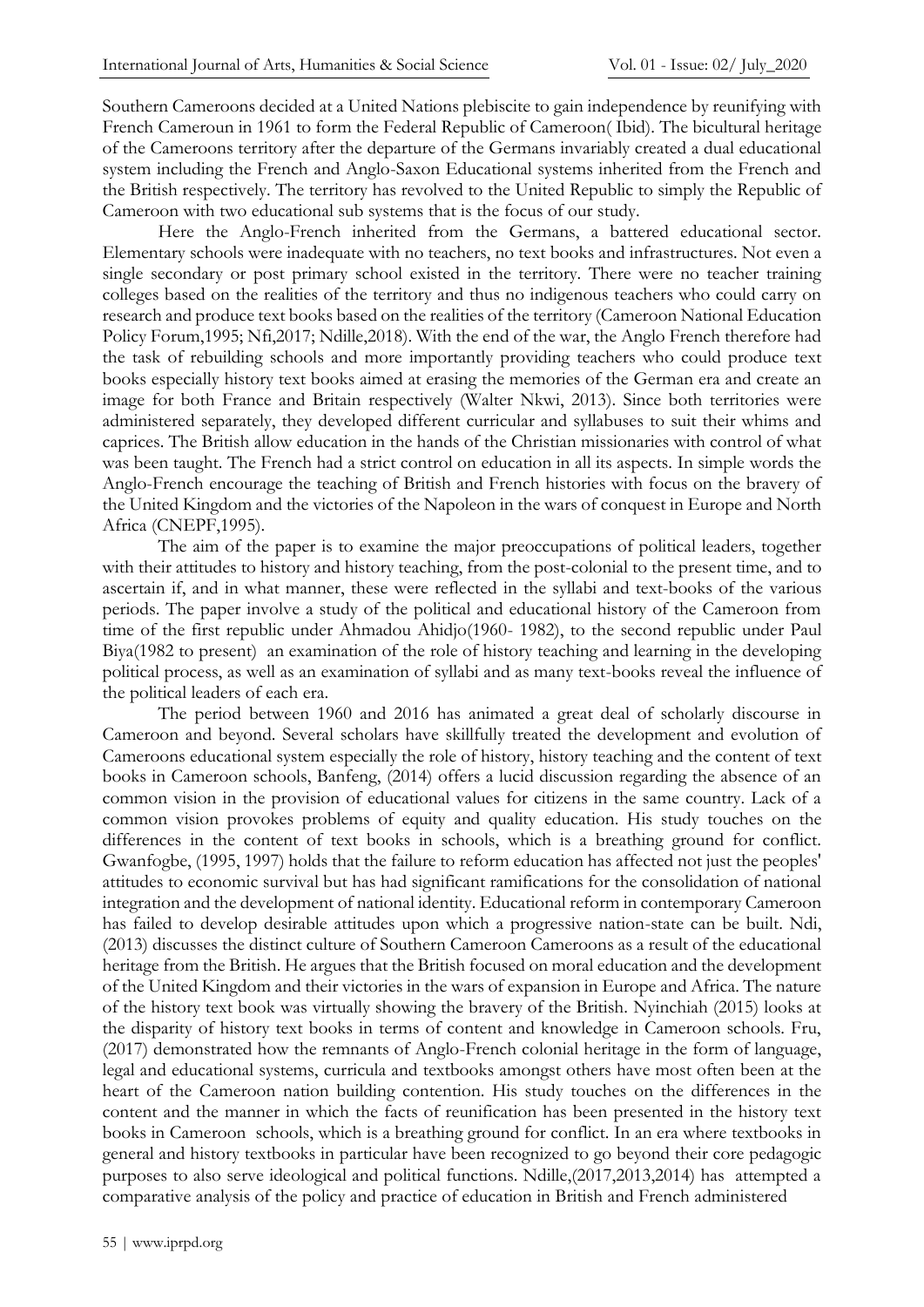spheres of Cameroon which came to be implicated in the policy of harmonization of education following the reunification of the two spheres in October 1961 to form the present day Republic of Cameroon. Tambo, Ndongko et al (1995, 2000) presents issues of ideology, structure, language, curriculum, educational expansion and access as a whole and exposes the options that were available to the state of Cameroon after reunification as far as establishing an equitably concordant national system of education. Thus much ink has flowed in academe on the nature and content of history text books in Cameroon. Though the diffident periods of the development of Cameroon historiography had been handled, this paper is different because in that it gives insights on the differences in content and knowledge of Cameroon history representation in the text books used in the two sub-systems of education in Cameroon. More so, as through the ministry of education and the different exanimation boards the state has successfully control the content of what is taught in schools.

# **Cameroon: Educational Development and History Text books**

France strongly believed that the partition of Cameroon was not provisional (Ngoh,1987) and so moved on to establish an administration for their sphere separate from its Equatorial African territories with an educational system based on French civilization. It was for this reason that the study of French history was paramount. The British on the other had knew that her occupation of Cameroon was temporary given that the territory was a mandate and later UNO Trust territory (Shu, 2000; Aka, 2002). It was for this reason her educational policy in the Southern Cameroons was closely linked to that of her Nigerian colony. With focused on British and Nigerian history to Southern Cameroonians. It will be vital to understand the development of education and history reading from the lenses of their colonial past that has influenced the writing of history text books and the role of the state in this domain.

# **The Evolution of Educational Policy in British Southern Cameroons**

It took a longer time to revive missionary work in education in the British Cameroons (Ndi, 2005). There were no British missionary societies ready to take up the work begun by the German missionaries in British Cameroons as was the case in the French sector, where French policy for French Cameroon was formulated in Yaoundé, educational policy in British Cameroons was formulated not in Buea, but in Lagos and always as an appendix of educational policy for Nigeria (CNDF, 1995). British Cameroonians studying in the different Nigerian schools and colleges where oblige to study and read Nigerian history and by extension British history. This was because during this period Nigerians dominated the British Southern Cameroons educational sector .Thus British Cameroons was treated as a colony in a colony. British Cameroonians were forced to be guided by educational regulations made from Nigeria. This justified her laissez-faire attitude on Cameroon and her seeming neglect of the economic and social development of the territory (Aka,2002) Article 22 of the covenant of the League of Nations stated that if a territory lay adjacent to another territory of a mandated power, the former could be incorporated into the latter, in order to effect the smooth customs, fiscal and administrative union between the territories (Eyongetah, Brain et al,1974).On the basis of this agreement, the Southern Cameroons was administered as part of Nigeria. This decision brought education in British Southern Cameroon under the British education policy for Nigeria. The major document that constitutes the foundation of regulations that guided educational development in British Cameroons during this period is the Nigerian Education Code of 1926. This code forms the basis of many regulations that dealt, among other things, with the administration and management of schools, categorization of schools registration of teachers the opening and closing of schools (O'Neil,1991) and by extension kind of text books and its content to be used by both teachers and students.

The philosophical orientation of education in British Southern Cameroons was found in the British policy of Indirect Rule. The British favored an Adaptationist philosophy of education to suit the objectives of their colonial policy in Nigeria. The British believed that the wholesale transfer of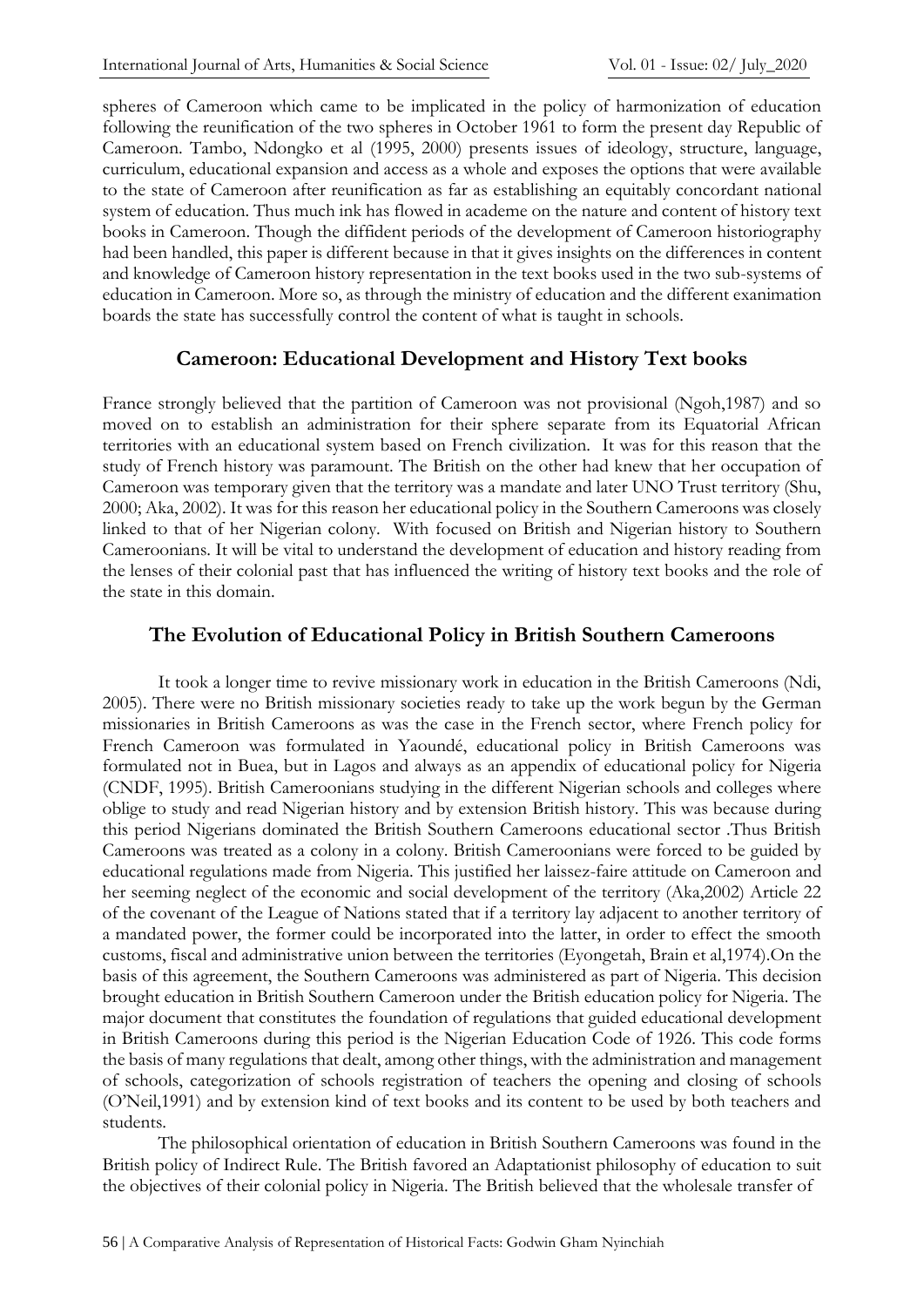the educational conventions of Europe and America to the peoples of Africa as the French did through assimilation was not certainly an act of wisdom. Based on the recommendations of the Phelps-Stokes Commission and the British Advisory Committee on Education in British Tropical Dependencies, a memorandum of education was published in 1925 as the education policy in British Tropical Africa. This policy favored a system of adapting education to "the mentality, aptitudes, occupations and traditions of the various peoples so as to render them more efficient in their condition of life… and in the management of their own affairs" (Aka, 2000).With this, the application of the Indirect Rule system meant that schools were built and operated by the indigenous Cameroonian communities themselves in the name of Native Authorities and at best by missionaries. This meant that instead of Britain, as the administering authority bearing the financial burden, educational financing was carried out with funds derived from taxing the indigenes. Throughout the period, local education committees became formal education authorities (Ibid). This meant that the local education committees were entrusted with the responsibility of the administration of primary education in their areas and determining the kind of history text books to be used based on the whims and caprices of the administering authority of the area. The principle of local education committees was made to stimulate local interest and generate co-operation between the local communities and the government. By inference the British policy favored a decentralized system over African territories.

Throughout the trusteeship period, educational legislation drown up for Nigeria continued to be applied to the British Cameroons. Form 1954, however, the territory became an autonomous region within the new Nigerian administrative arrangement created by the Macpherson Constitution (Ngoh 1987; Mbile 2000; Ndi 2005). Consequently, an independent board of education for Southern Cameroons was set up in Buea with authority equal to that of board existing in other regions of Nigeria. With this independent board, Southern Cameroonians had the opportunity to read history books patterning to their 'Kamerunness'. This marked the genesis of the rise of British Southern Cameroons nationalism and identity crises within Nigerian politics and their desire to be reunified with French Cameroun as it was during the German era.(Nfi 2004 and Budi 2019 The colonial administrative control on history text books was a deliberate attempt to frustrate 'Kamerunness' and foster 'Nigerianness' into the minds of the British Southern Cameroonians. The British and Nigerian educational experience as had an influence in the way British Southern Cameroon historiography is represented and interpreted in the post independent and contemporary Cameroon State. This is very different in the French sector of present day Cameroon.

# **The Evolution of Educational Policy in French Cameroon**

The French colonial administration began to exercise its authority in education as early as 1920, following the signing and putting into effect of the treaty of Versailles. The League of Nations however formally recognized France as a mandatory power over Cameroon only in 1922.

Throughout their stay in Cameroon, the French believed that their acceptance of the League of Nations Mandate and United Nations Trusteeship to administer Cameroon had many implications. Amongst these was that France should lead the indigenous people to a superior stage of civilization. This made her morally obliged to use her national genius and talent to accomplish the mission she accepted in 1922 and 1946(Ojong 2008). This and many such beliefs justified her argument for the exclusive use of the policy of assimilation in Cameroon and other French overseas territories. Assimilation aimed at creating a native-Cameroonian elite class by eliminating African culture and replacing it with French culture, language and civilization. This was with the calculation that, if an African elite was created, it could be used to convince their kith and kin to accept French rule and tutelage (Mveng,1963). In 1903, the Governor-General for French West Africa explained this twofold objective of French education in Africa; The elites were trained to become auxiliaries of the administration in every area and the masses were to be educated by them and assimilate them into the French way of life(Abdou,1968).

Between 1920 and 1921 two Government orders were signed regulating private and public schools. The Order of 1920 specified among other things, that only schools which teach exclusively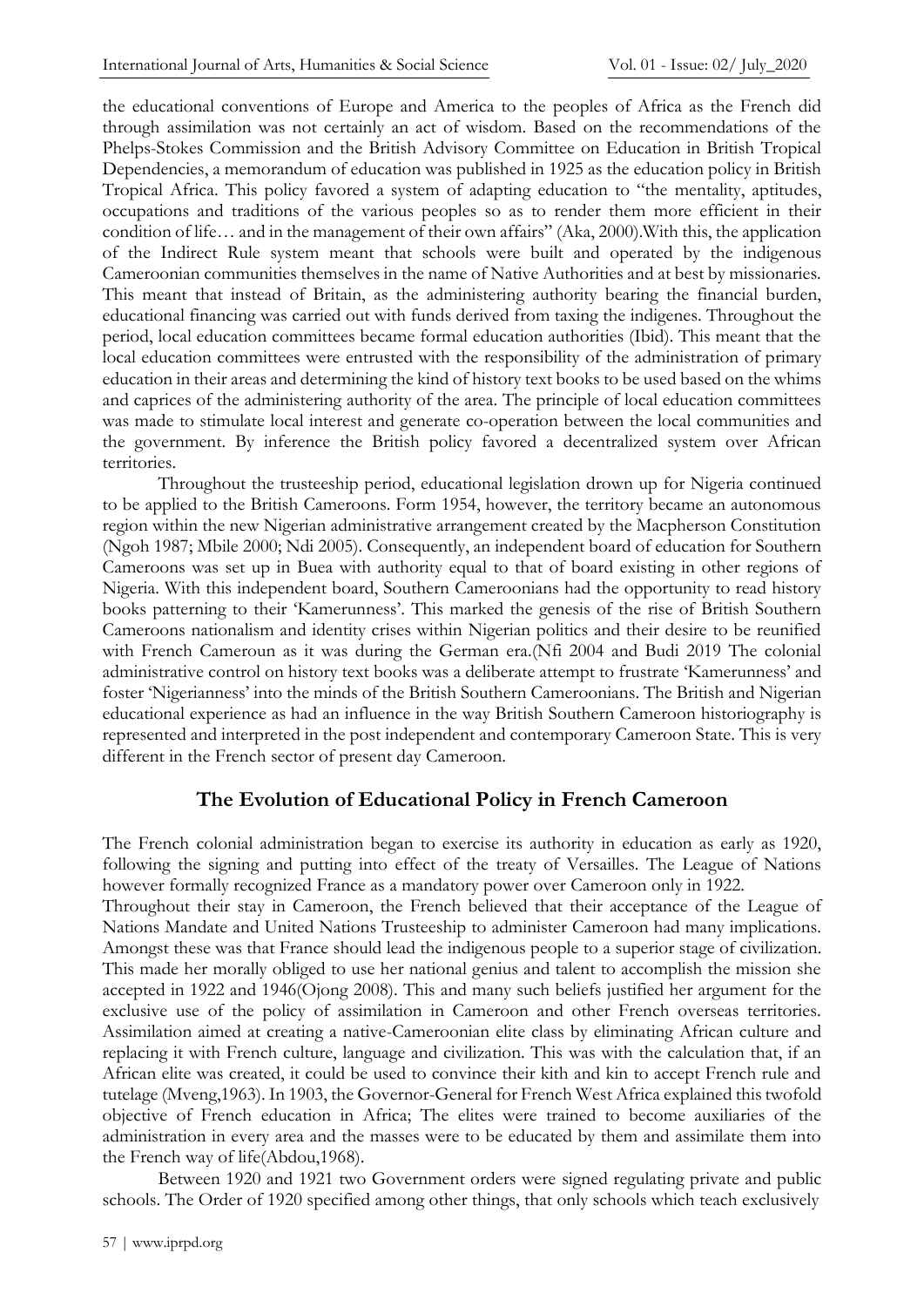in French and followed the prescribed Government syllabus would be recognized and therefore receive financial support from the Government(Nwana,2000).In French Cameroon education was strictly controlled by the government. Centralization also ensured that voluntary agencies operating schools in the territory were strictly under government control and respected government policy on education and text books especially infusing into the learners French culture and civilization, making sure that they did nothing to disturb the assimilation process(Ojong,2008).All regulations governing education in French Cameroon were issued by the commissioner in the form of orders, circulars and decisions. Educational programmes were prescribed and the history text books were detailed precisely so that every teacher would know what had to be taught daily, weekly, monthly and yearly in all the schools. Subventions were given to mission schools to assist them. The assisted Mission Schools were those that met Government set standards and therefore received financial support from the Government (O'Neil (1991, Ndi 2013). The unassisted Mission Schools on the other hand, were those schools that did not meet Government standards and therefore received no financial support from the Government. Most of the mission schools belonged to this category(CNDF,1995; Ndi 2016, and Nfi 2017).

For close to 40years the peoples of the former German colony were separated. France granted independence to its own sector 1<sup>st</sup> January, 1960 and the independence of British Cameroon came through a United Nations organized plebiscite on the 11<sup>th</sup> of February 1961 and reunification and independence of the two Cameroons on the  $1<sup>st</sup>$  October 1961(Ngoh,1987,2014). It was from this juncture that all attempts to reunite the two educational systems to produce a national system responsive to Cameroon's political, economic, social and cultural aspirations to present have failed.

There was excitement and enthusiasm in the political scene for both systems to be united so as to create a single national educational system adaptable to Cameroonian needs. Apart from the political measures the legislative and administrative procedures for the harmonization of the educational systems were high(CNEF, 1995;Ndongko and Tambo,2000). A National Council for education was created as the forum for harmonization. The council initiated reforms that resulted in the first federal law on education No .63/COR/5 of 1963. This was achieved through the initiative of a National Council for Education charged with the harmonization of the educational systems of Cameroon. In June of the same year Law No  $63/COE/13$  of  $19<sup>th</sup>$  June 1963 restructured the secondary school and a senior or high school cycle. While the Anglophone side was implementing these laws on the harmonization of education in the country the Francophones were not implementing these laws, but rather they maintained the French educational system and were attempting to wipe out the British system of education (Ngwangforbe 1995). Realizing that the Francophones were adamant not to change, the Anglophones became intolerant and resistant to further changes proposed by the Francophones for the harmonization of the two educational systems (Bongfen 2014).

Since the Cameroonisation of the GCE in 1977 and the advent of the Cameroon General Certificate of Education Board (CGCEB) in 1993, both the structure and the course content of Ordinary Level and Advanced level history has evolved significantly. Forms 1 and 2 treat the history of the Great Empires in Africa, civilisations, Islam, Christianity, inventions and inventors and the advent of the Industrial Revolution in Britain. Therefore, in these forms the focus is on the early history of Africa and part of British history (Nyinchiah,2015). Given that these are topics that no single textbooks has included, teachers then make use of specialised textbooks authored by African and European historians on these subjects to compose a volume for Cameroon schools that will answer the questions posed by the curriculum. It is important to understand that in the French section of Cameroon, especially in the denominational and lay private schools reserved for Anglophone learners, they prefer books coming from the Anglophone section of the country rather than those authored by Anglophones who have taken up residence in the French zone (Ibid). The contention here is that the textbooks coming from the Anglophone zone have met the conditions for official examinations controlled by the CGCEB. Some principals of public schools in the Francophone zone sometimes do the exception by not respecting the official books and make use of books from mission schools. The reasons advanced is that they are co-authored and better edited, supervised, focused and in better language which explains why their mission schools perform better in official and public examinations(Ibid).

58 | A Comparative Analysis of Representation of Historical Facts: Godwin Gham Nyinchiah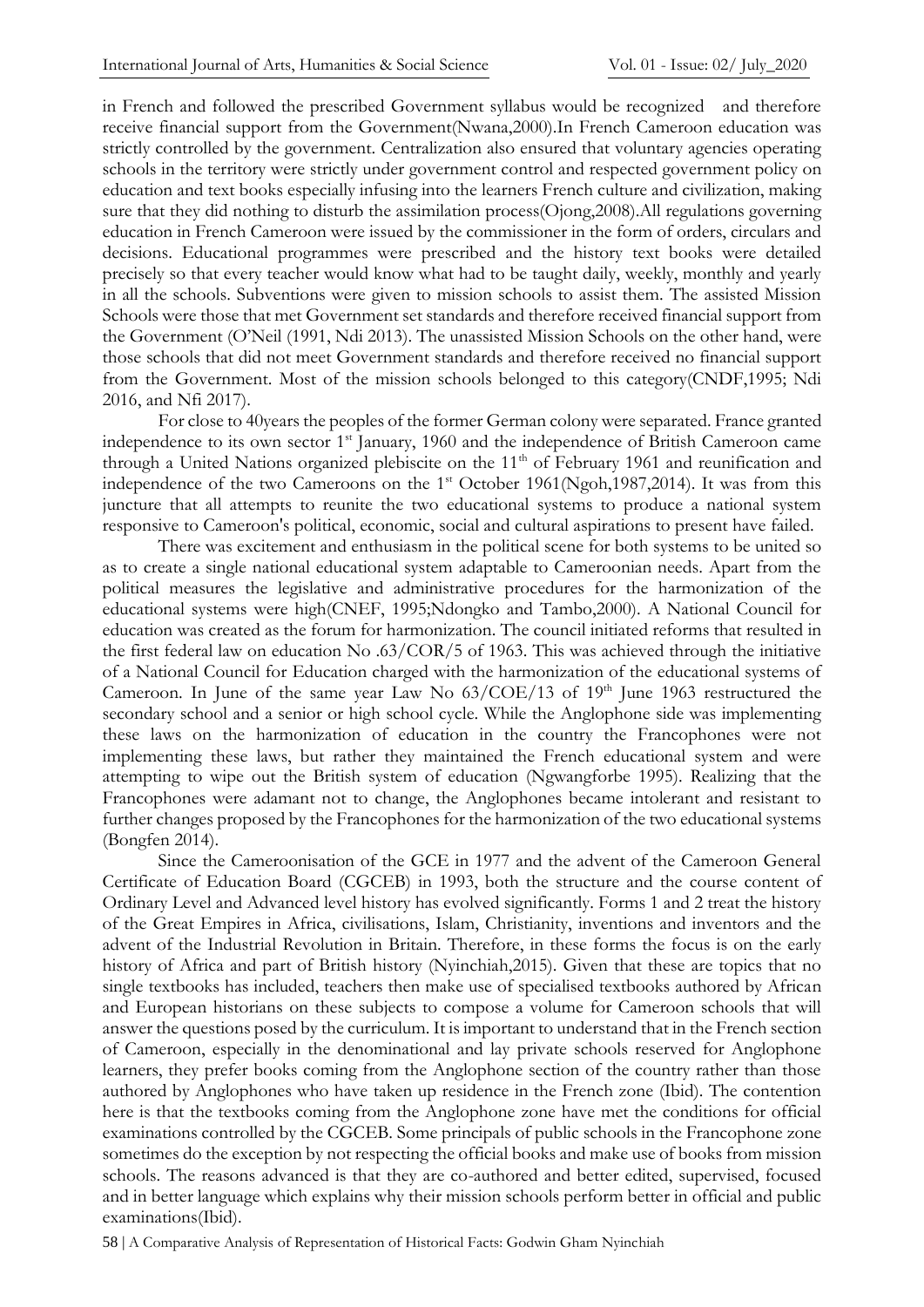### **Disparities in the Nature of Anglophone and Francophone Text Books**

Ideological and structural reforms in any system strive to accommodate the social, political, technological and historical experiences. The need for such reforms becomes even dire in the context where two or more formerly autonomous states come together to form a new state or supra-state structure (Ndille,2018). This was the challenge which the new country faced in 1961. The French sphere of Cameroon obtained independence on 1 January 1960 as *La Republique du Cameroun.* A year later, precisely on 11 February 1961, the British sphere voted in a UN organized plebiscite, to reunify with *La Republique du Cameroun* (Fru,2017*).* Of that union, a Federal Republic was born. The union was to face huge challenges of blending the two systems to establish a national system responsive to the needs of the territory and its citizenry. In Cameroon the Anglophone and Francophone political, socio-cultural and economic divide are reflected in its educational system and more so, in the disparities in the study, representation and the (re)interpretation of historical knowledge and the fact of its history in the two sub systems of education.

There are many who have assessed the extent of application of harmonization and who have concluded in the same opinion that harmonization has not significantly succeeded and that it accounts partially for the socio-economic crisis which the country is currently facing; with the former British sphere complaining of marginalization in education(Gwanfogbe, 1995;Tambo,1995; Bonfeng,2014;Ndille,2018).Tambo,(1995)observe that 'despite the stipulation of the laws of harmonization, the structures of education remain different in the two sectors….'(Ngalim,2014). For history in particular, the syllabuses are consciously or not designed to suit the colonial heritage of the citizens of the two political divide. History teaching and knowledge is introduced in the Anglophone sub- system at an early stage in the life of the learner. This is reflected in the hours allocate, the levels in which history is taught, the emphasis laid on the study of the subject in terms of the number of questions and the percentages for questions and sections by the examination board of the Anglophone sub-system in comparison with the Francophone examination board.

From Primary three through to six, an infant is already familiar with the activities of the British in Cameroon, as well as the actors of the German annexation. At the secondary school level from forms three through to the high school student are exposed to the depth of the History of Cameroon, African and the world. Following the creation of the CGCB, both the structure and course content of Ordinary Level (OL)- code 0560 and Advanced Level(AL)- code 0760 were significantly evolved. The stimulus question that initially was optional was eventually made compulsory. In 1996, this unique format of testing was confirmed exclusively to section A: Cameroon History Since 1800 for the purpose of fostering in-depth knowledge of Cameroon history (GCE OL and AL syllabuses History, (2011).

In 2011, the GCEB embarked on a systematic review of all existing syllabuses with the view to keeping abreast with current world trends and especially making sure syllabuses relevant to the Cameroonian situation. The decision of thus evaluation body was inspired by the provision of Law No 98/004/14<sup>th</sup> April 1998 laying down guidelines for education in Cameroon followed by the ministerial decision No  $29/2011/MINESEC/ CAB$  of  $10<sup>th</sup>$  February 2011 putting in place committees with specific terms of reference.(GCE OL and AL syllabuses History, ( 2011). Following the change, at the junior secondary school Ordinary level(OL) GCE examination, Candidates are required to answer Four questions in two hours 30minutes, from the different sections; section A: Cameroon History, section B African history and section C world history. For Cameroon the candidates are supposed to answer a compulsory question and one other question, while in the other two sections they are to answer one question each. On a score of 100, Cameroon history takes 60% of the total mark.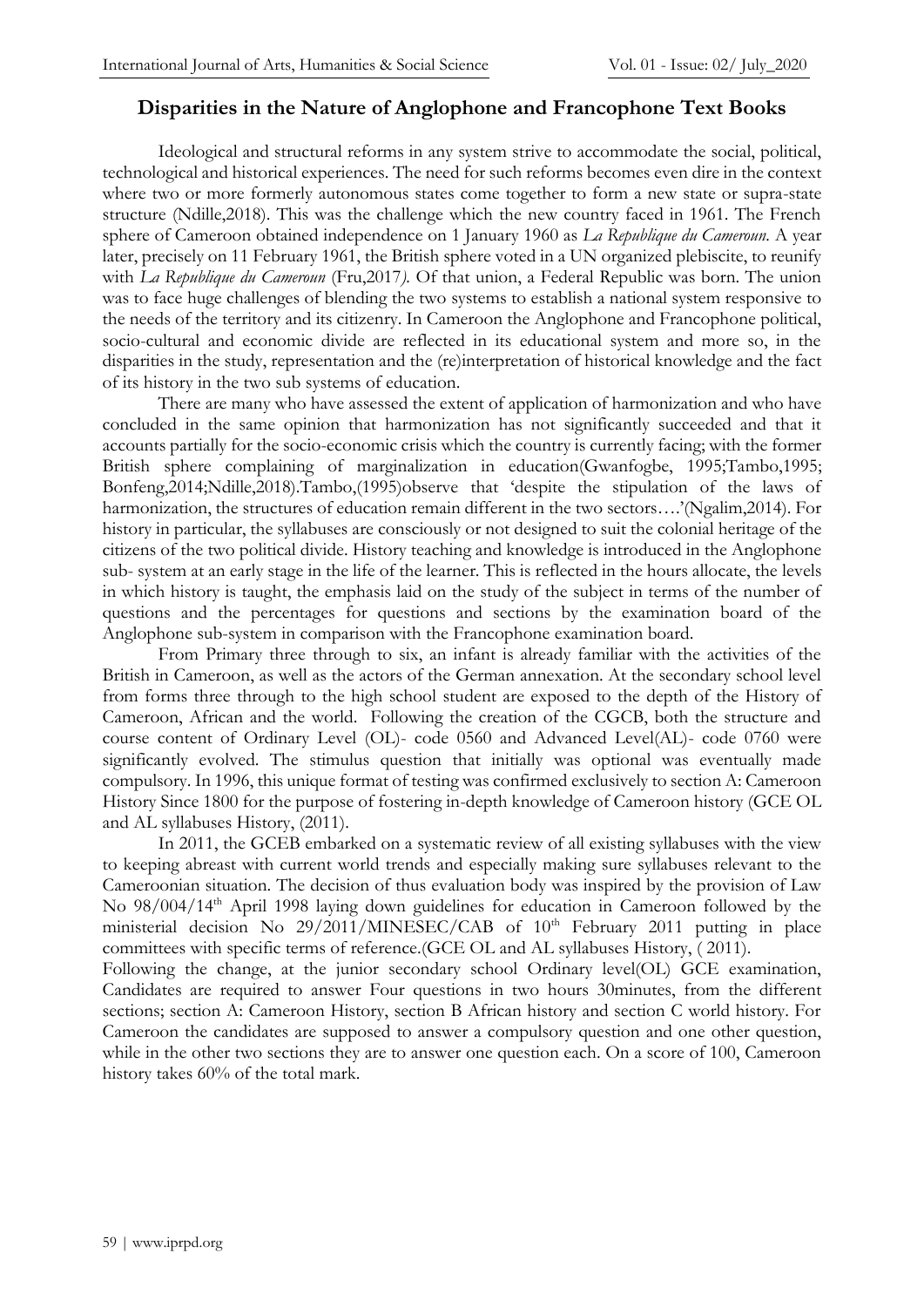| Paper        | Type         | <b>Section</b>   | No of<br><b>Questions</b><br>Required | No of<br><b>Questions</b><br>To be<br>Answered | <b>Duration</b>           | Raw<br><b>Scores</b> | Weighting | Remarks                                                                               |
|--------------|--------------|------------------|---------------------------------------|------------------------------------------------|---------------------------|----------------------|-----------|---------------------------------------------------------------------------------------|
|              | <b>MCQ</b>   | $\boldsymbol{A}$ | 25                                    | 25                                             | $1$ hour $30$<br>minutes  | 50                   | 40%       | Answer all<br>questions                                                               |
| $\mathbf{1}$ |              | B                | 15                                    | 15                                             |                           |                      |           |                                                                                       |
|              |              | $\mathsf{C}$     | 10                                    | 10                                             |                           |                      |           |                                                                                       |
| 2            | <b>ESSAY</b> | A                | $\overline{4}$                        | $\overline{2}$                                 | $2$ hours $30$<br>Minutes | 80                   | 60%       | Answer 4<br>questions;2 from                                                          |
|              |              | B                | 3                                     |                                                |                           |                      |           | Cameroon, 1                                                                           |
|              |              | $\mathcal{C}$    | 3                                     | 1                                              |                           |                      |           | from Africa and<br>1 from the World<br>$0 \leq C \leq T$ $T$ $T$ $\leq$ $\sim$ $0.44$ |

#### **The table 1 summarizes the GCE Ordinary Level history program**

**Source: GCE OL Syllabus 0560 History,2011.**

At the senior secondary school Advanced Level (AL), History is divided into three different papers, paper one is multiple choice questions (MCQ), 50 in total, Cameroon has 20question, Africa and the World 15 each. This paper runs for one hour thirty minutes. Paper two is only Cameroon history separated into three sections; section A Cameroon from 1800- 1922, section B 1922-1945 and section C 1945- present. Each section has 4questions each. Candidates are expected to answer four questions in three hours choosing at least one in each of the sections. Arica and World history is merged in one paper, paper three of 20 questions; 10 for Africa and world each separated into our sections; Africa is section A from 1800 to 1945 and section B from 1945 to present, section C and D World history span within the same period. Candidates are expected to answer a question each from the four sections.

**Table 2 summarizes the GCE Advanced Level program**

| Paper        | Type                           | <b>Section</b>  | No of<br><b>Questions</b><br>Required | No of<br><b>Question to</b><br>be Answered | <b>Duration</b> | Raw<br><b>Scores</b> | Weighting |
|--------------|--------------------------------|-----------------|---------------------------------------|--------------------------------------------|-----------------|----------------------|-----------|
|              | <b>MCQ</b>                     | A Cameroon      | 20                                    | 20                                         | 1 hour 30       | 50                   | 40%       |
| $\mathbf{1}$ |                                | <b>B</b> Africa | 15                                    | 15                                         | minutes         |                      |           |
|              |                                | C World         | 15                                    | 15                                         |                 |                      |           |
| 2            | Eassy<br>(Cameroon<br>History  | А               | $\overline{4}$                        | 1                                          |                 | 100                  | 30%       |
|              |                                | B               | $\overline{4}$                        |                                            | 3 hours         |                      |           |
|              |                                | C               | 4                                     | 2                                          |                 |                      |           |
|              | Total 4                        | Either way      |                                       |                                            |                 |                      |           |
| 3            | Eassy<br>(Africa and<br>World) | A               | $\overline{4}$                        | 1                                          |                 | 100                  | $30\%$    |
|              |                                | B               | 4                                     |                                            |                 |                      |           |
|              |                                | C               | $\overline{4}$                        |                                            | 3 Hours         |                      |           |
|              |                                | D               | 4                                     |                                            |                 |                      |           |

**Source: Authors Fieldwork, September, 2019.**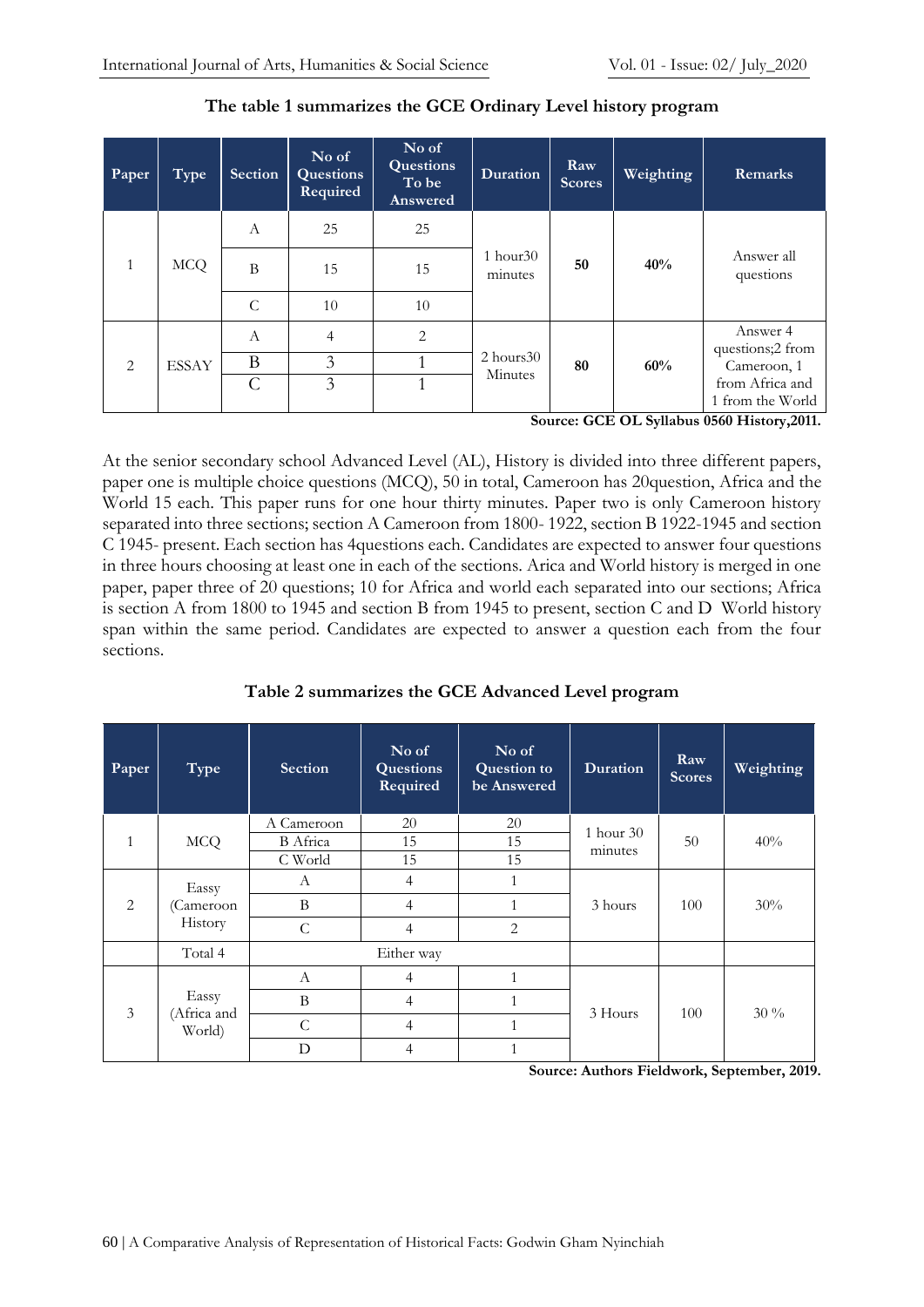In order to gain admission to read history into the departments of history in thetwo Anglo Saxon universities of Buea and Bamenda, candidates are expected to have passed history both at the OL and AL. For a degree to be awarded to a student, the said students most validate all the courses on Cameroon History.

From all intern the study of, and emphasis on history in the Anglophone sub-system is rigorous and ideological. It vital to note that while these changes were been effected in the Anglophone Subsystem, it was not commensurate with the francophone system. These changes were reflected in the nature and content of the different text books whether prescribed by the ministry or not. However, it should be noted that not all writers are prepared to comply with the dictates of such government commission. According to Odendaal and Galloway (2008), some writers have resorted to selfpublishing as a means of maintaining control over the content without any interference from either the government or the government approved publishers. This practice is common in the publishing industry in Cameroon because such writers are able to find a ready market with the lay private and mission schools which do not necessarily have to comply with the official textbook list issued by the Ministry Nyinchiah,(2015). It may, thus, be assumed that, despite the fact that the writers of textbooks do have some agency as regards making decisions on the textbook content, government interference in the form of the official textbook list based on some form of scrutiny for public schools renders writers vulnerable Fru (2017).

The only available sources on the nature and use of textbooks in Cameroon are and a report from a World Bank project in 2008. According to Nyinchiah (2015) the use of textbooks in schools in Cameroon varies from public (government) to denominational or private (mission) to lay private (sole proprietorship or limited liability) schools. These variances are in spite of the fact that the state through the Ministry of Education has an evaluation process that establishes and approves booklists in consultation with the respective education boards for use in schools all over the country (World Bank, 2008). The extent of the variances is that the textbooks lists are mostly observed in public schools with the mission schools encouraging their teachers to write for use by their schools and the lay private schools oscillating between the official books, and those from the mission schools (Nyinchiah,2015). The absence of strict coordination and implementation of a uniform system of textbooks use has therefore resulted in a phenomenon of pamphlet publications. Pamphlets are makeshift books by teachers to supplement the absence of the textbook by students caused either by scarcity, cost and are more simplified or focused towards examination and are less costly (Ibid).

| <b>AUTHOR</b>                                  | <b>TITTLE</b>                                                                      | <b>PLACE</b><br>/PUBLICATION     | <b>YEAR</b> |
|------------------------------------------------|------------------------------------------------------------------------------------|----------------------------------|-------------|
| Nfor Augustine Fanka and<br>Ernest Nzelenmuyuy | Certificate approach to ordinary level<br>history;3-5Cameroon, Africa and<br>world |                                  |             |
| Ebaneck John                                   | Standard African History for Schools<br>and Colleges                               |                                  |             |
| Tefu Emmanuel                                  | World History for schools and<br>Colleges                                          |                                  |             |
| Kiawi Pual, Neba Derick et al                  | Cameroon Since 1800; An advance<br>level Appeoach                                  | Buea: Finix Business<br>Services |             |

| Table 3 shows the books used in some mission and private schools in Anglophone |  |  |  |
|--------------------------------------------------------------------------------|--|--|--|
|                                                                                |  |  |  |
|                                                                                |  |  |  |

**Source : Catholic education Booklist since 2009, Complied by author September,2019.**

All the books on the above booklist were on the catholic booklist since 2015. It's vital to understand each mission school (Catholic Presbyterian, Baptist and others) decides on which author to supply the books. A book commission is formed under the supervision of the Education Secretary. A vital criteria for the different book commissions to choose ones book over the other depends first of all if the author(s) are members of a particular denomination and secondly if it addressed the GCEB prescriptions and exanimation orientate, it should be co-authored and in some cases the author(s) have to lobby. Individual schools may decide on an additional textbook if they deemed if necessary.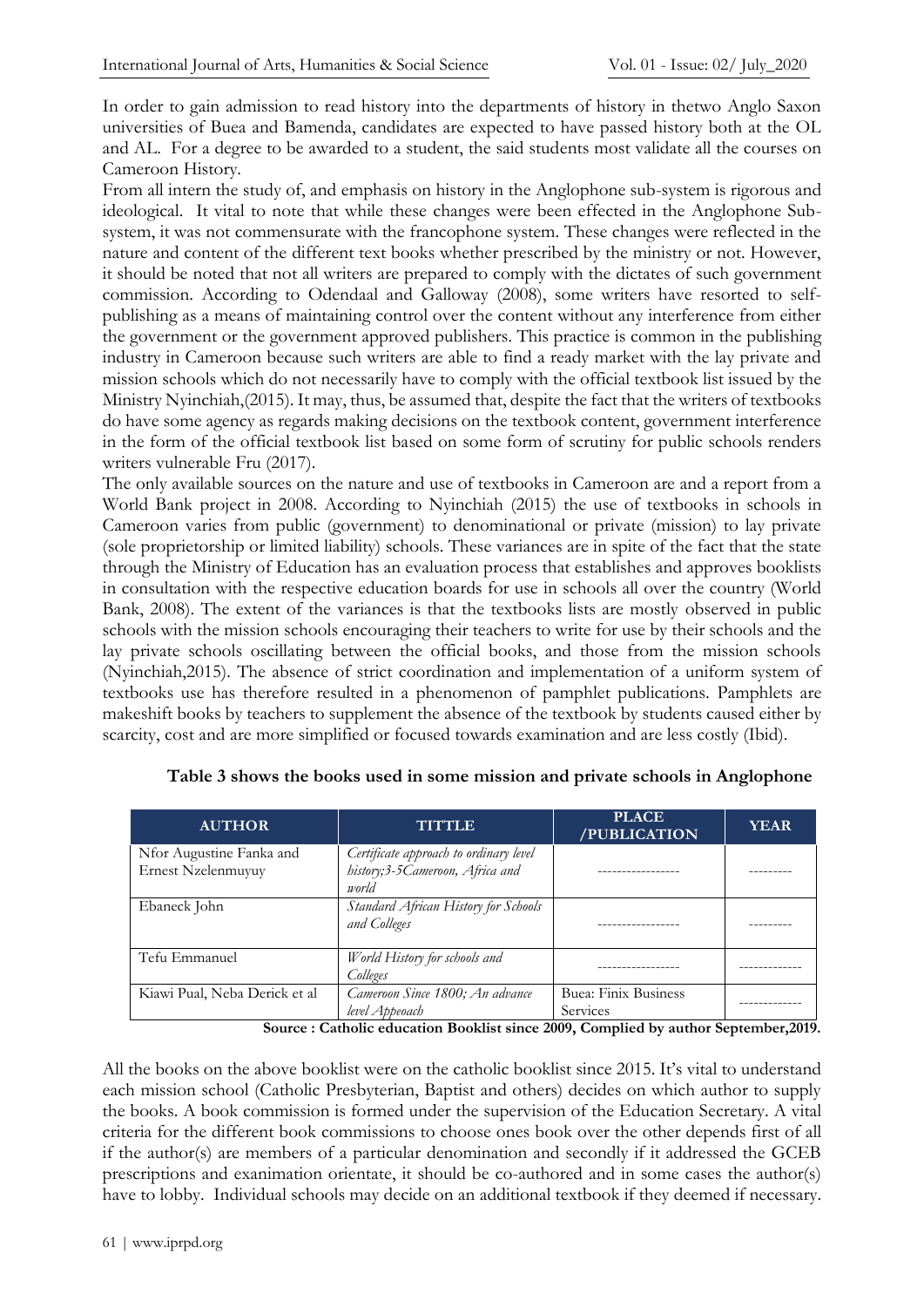| <b>Author</b>          | Title                                                                                                           | Place/publisher                          | Year |
|------------------------|-----------------------------------------------------------------------------------------------------------------|------------------------------------------|------|
| Fanso, V. G            | 1989 Cameroon history for secondary schools<br>and colleges. Vol. 2: The colonial and post-<br>colonial periods | London, Macmillan                        | 1989 |
| Victor Julius Ngoh     | History of Cameroon since 1800                                                                                  | Limbe, Presprint                         | 1996 |
| <b>ANUCAM BOOKS</b>    | Ordinary Level history for Cameroon Schools                                                                     | <b>ANUCAM</b> center Buea<br>and Bamenda | 2002 |
| <b>ANUCAM BOOKS</b>    | Advanced Level history for Cameroon Schools                                                                     | <b>ANUCAM</b> center Buea<br>and Bamenda | 2002 |
| Eyongetah and R. Brain | A History of the Cameroon                                                                                       | London: Longman                          | 1974 |
| Bate George Eno        | Effective Modern History for Colleges                                                                           | Limbe                                    | 2005 |

**Table 4: showing sampling of Anglophone Cameroonian history textbooks on Government Booklist**

**Source: CGCEB: History Syllabus,2011.**

All the textbooks indicated in Table above were approved in the official textbooks list for the 2015 to 2019academic year. The document from the ministry of Secondary Education that contain this information is: No 0614/MINESEC/CAB. In this list, the textbooks are prescribed for preparing learners for the General Certificate of Education – OL and AL Examinations. It is also important to note that all five textbooks indicated above have been selected at least once in the official textbooks lists for Anglophone Cameroonian schools over the past five academic yearsFru (2017).Moreover, the GCE syllabus also officially recommends these textbooks amongst others in the syllabus document for the teaching of history in Anglophone schools. It is also vital to note that lay private and mission schools, author(s) who want their books to feature in the official booklist have to lobby either through the CGCEB or directly to the minister for intervention.

Concerning the sampling of French textbooks, the circumstances were different from the English scenario (Fru 2017;Ndille, 2018). Firstly it should be noted that just as with the Anglophone GCE History syllabus, the Francophone syllabus also covers the themes of the First World War, French Mandate, Trusteeship, French Cameroun's independence and reunification. This syllabus is contained in a Ministerial circular no 53/D/64/MINEDUC/IGP/ESG/IPN/HG on the reorganisation of history, geography and citizenship education in the French sub-system of education in Cameroon (Fru, 2017). Under the history section of this syllabus, reunification is covered at the *Classe de Terminale* which prepares learners for the *Baccalauréat* (BAC) examinations10. The syllabus allocates four broad topics for the *Classe de Terminale*. The last of the four topics is: *Le Cameroun: Du regime de tutelle a L'Etat Unitaire (1946-1972),* Meaning: Cameroon: From Trusteeship to Unitary State (1946-1972). It is within this historical time frame that the reunification of the United Nations trust territories of French and English Cameroons occurred (Ibid). It is important to note here that history in the Francophone sub system is not studied in as an entity as the case with Anglophone sub system. The program of the former is clear its either *Histoire-GEO or Histoire-GEO-ECM. Histoire- Geo APO is specific for PREMIERES A.B.C.D.E. and Histoire-GEO-ECM is specific to TERMINAL A.B.C.D.E.*  Therefore the same depth accorded to history textbooks and knowledge is not the same in the two sub-systems. In terms of exanimations firstly, candidate have to choose to either answer a question in geography or in history. Secondly, the section for history is not separated as in the Anglophone subsystem. Candidate can be called upon to answer a question either in world History and or Cameroon history depending on where the examiner decides to focus the attention of the exams in that year.

Fru holds that unlike in the Anglophone sub system where the textbooks were selected based on the provision of the official textbooks list from the Ministry of Secondary Education, the technique was different with the sampling of French textbooks. Ironically, even though British and French mandate systems ,Trusteeship, reunification are prescribed in the Francophone schools' history syllabus at the *classe de Terminale* as previously mentioned, the official history textbooks for the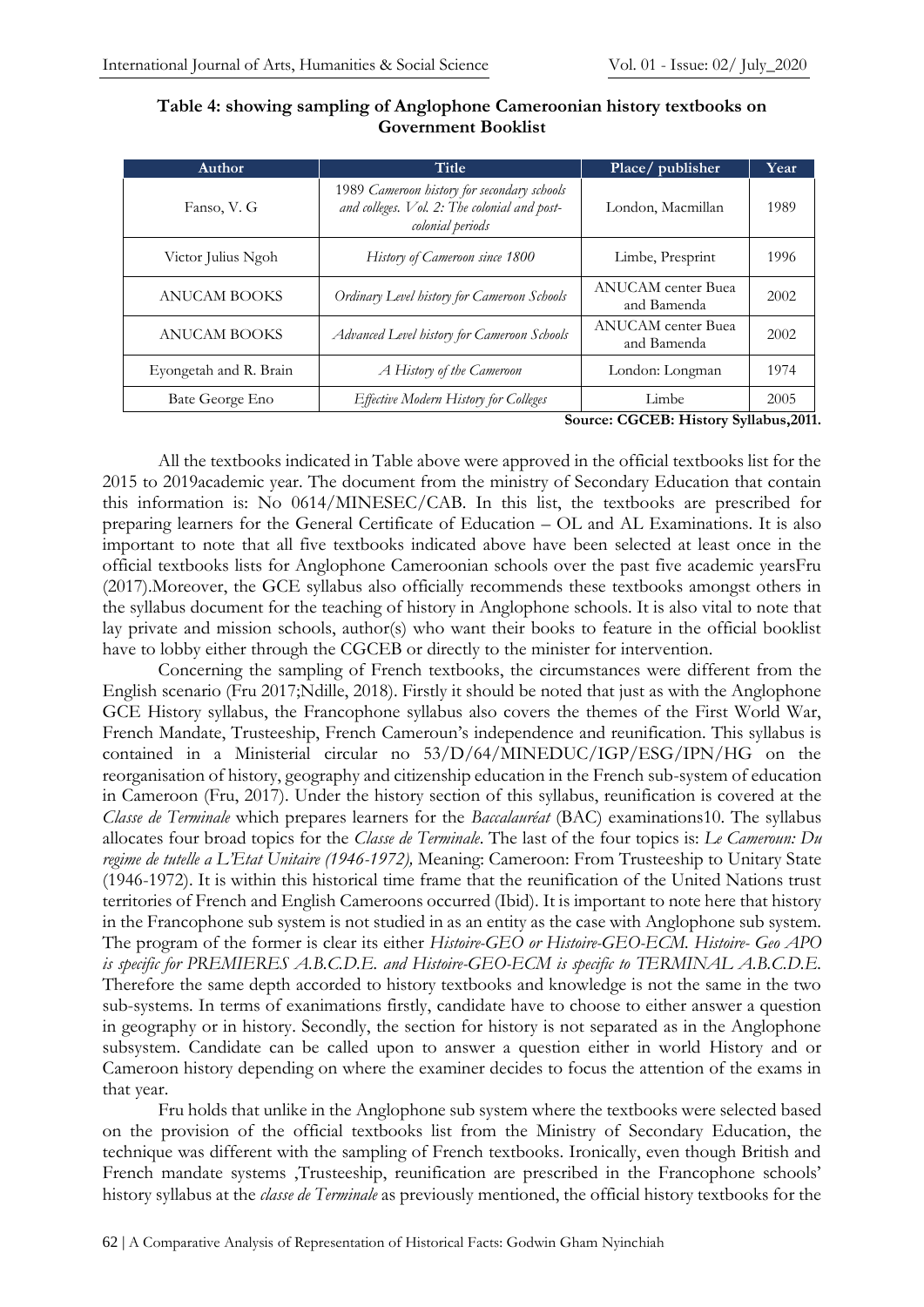*Classe de Terminalle* (*Décolonisation et problèmes de l'Afrique indépendent: Histoire classes terminales*) covers very little on this subjects. Therefore there is a deliberate hand of the state to shelve some aspect of Cameroon history from the knowledge of French Cameroonians. However, the officially prescribed textbook still features as part of the books on booklist even though it does not cover major themes in history generally. This is done for the main reason that silences and absences are also discursive (Huckin, 1997; McGregor, 2003;Fru, 2017).

| <b>Author</b>                               | Title                                                                                | Place/publisher                                                                                     | Year |
|---------------------------------------------|--------------------------------------------------------------------------------------|-----------------------------------------------------------------------------------------------------|------|
| Engelbert Mveng and Beling-<br>Nkoumba      | Manuel d'Histoire du Cameroun                                                        | Yaounde: Centre<br>d'Edition et de<br>Production de Manuels<br>et d'Auxilaires de<br>l'Enseignement | 1969 |
| Delaveau, B., Mongnet, C., &<br>Salifou, A. | Décolonisation et problèmes de l'Afrique<br>indépendent : Histoire classes terminals | Paris: Edicef                                                                                       | 1991 |
| Christian-Tobie Kuoh                        | Mon temoignage: Le Cameroun de<br>l'independence (1958-1970)                         | Paris: Karthala                                                                                     | 1990 |
| Robert Frank,                               | Histoire Terminale                                                                   | Paris, Belin                                                                                        | 1995 |

|  | Table. 5 Show the selection of History textbooks in the Francophone sub-system |
|--|--------------------------------------------------------------------------------|
|--|--------------------------------------------------------------------------------|

**Source: Nkwenty Raymond Fru,2017.**

It is clear that there is the need to harmonized the two system to produce a unique educational system for Cameroon and more so what kind of history and history textbook is necessary for Cameroonian learners. But according to Bongfen, there are many obstacles to the policy of harmonization. These include; 'the misconceptions of the term, pedagogic considerations, the bicultural nature of Cameroon and weak political will which make policies incapable of being transformed into action'. In addition, the strong attachment and adherence to the French and British colonial past have all frustrated the attempt at harmonization. The euphoria and enthusiasm in the political scene post reunification for both systems to be united so as to create a single national educational system adaptable and responsive to Cameroonian needs, in terms of political, economic, social and cultural aspirations to present have been futile. Bonfeng notes further that the failure of the harmonisation efforts was due to the reluctance of the Francophone authorities who under the guise of harmonisation instituted a systematic process of assimilation of the Anglophone system of education. Realising this bad faith, the Anglophone minority embarked on a series of resistance measures that mounted pressure on the Cameroon authorities to enact policies to protect their Anglo Saxon styled educational heritage. According to Nyamnjo and Fonteh (2008)Ngome (2012) and Nyinchiah (2015) the efforts of the Anglophones to preserve their inherited education system after reunification culminated in the following: the introduction of the London General Certificate of Education (GCE) examination curriculum in 1963 to replace the West African School Certificate Examination; the return to the London GCE curriculum; the presence of the British volunteers in the Cameroon educational system; the West Cameroon Educational Reform of 1963, which was based on the Nigerian educational system; the creation of the Cameroon General Certificate of Education Board (CGCEB) in 1993. This Board is charged with the responsibility of designing the curriculum and decides on the kind of textbooks to be used in schools and colleges in Anglophone Cameroon in consultation with the Ministry of Secondary Education. But of late the government involvement in trying to take full, strict and tightened her control of the Anglo Saxon education via the control of the examination board in all aspect- text books control in this case history text books, appointments, Francophone teaching in Anglophones schools to the content of what is taught factored the 2016 teachers strike in Anglophone Cameroon. An industrial strike that has made the minority Anglophones in the Cameroun Republic demanding for the 1961 state arrangements or outright independent for the Southern Cameroons.

This strict control over history textbooks attests to their influence as government tools which may be used to create a specific brand of citizenship identity or merely to promote a particular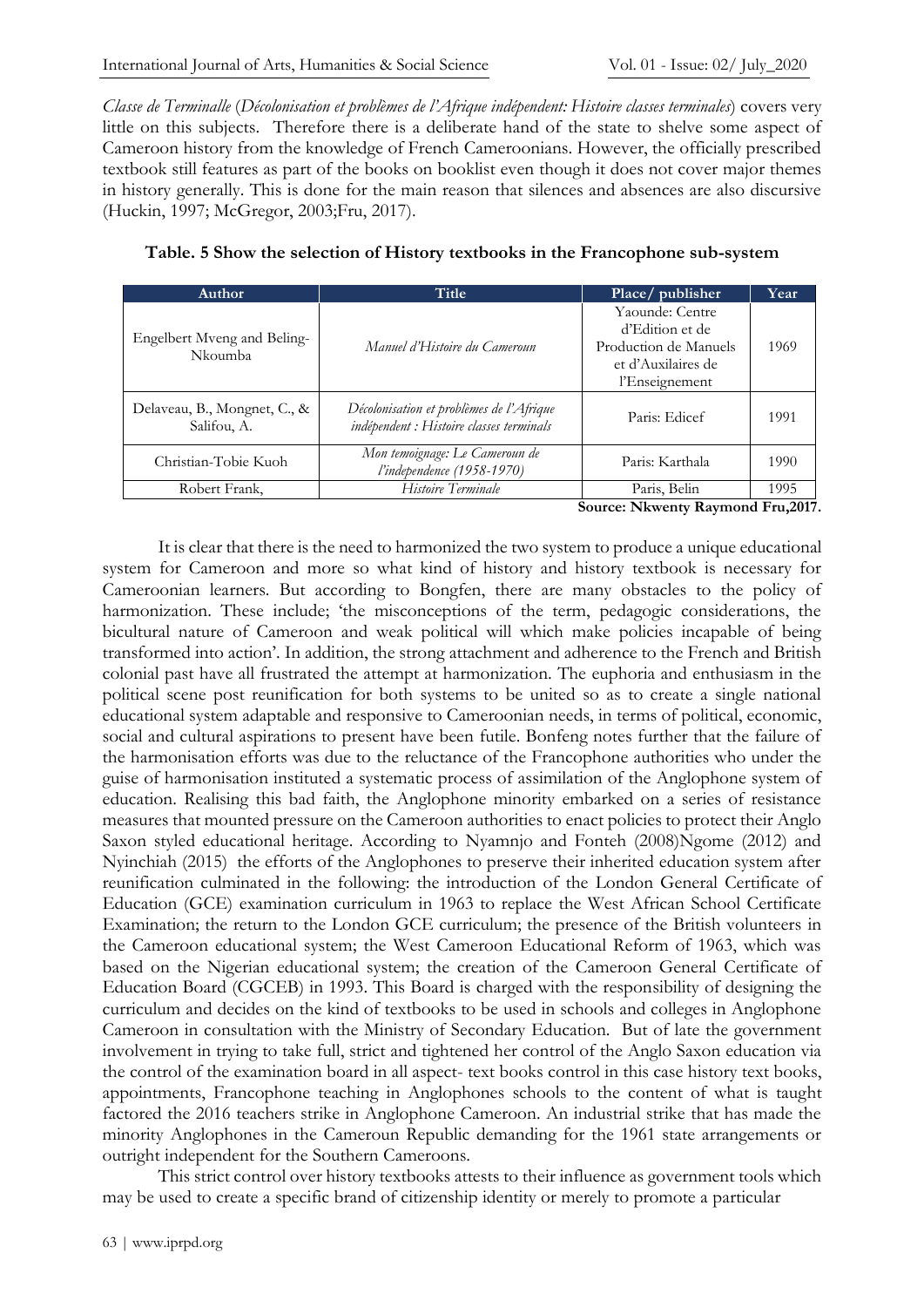ideology. In elaborating further, Rodden (2009, p. 265) points out that in the Germen Democratic Republic(GDR), the "the ministry of education controlled the content of history textbooks tightly, and the textbooks and teachers' guidebooks kept, in turn, a tight rein on GDR teachers". Thus, in the political transformation in post World War II Germany that had resulted in an ideological power shift from Nazism to communism, history textbooks played an influential role in perpetuating this shift. In Cameroon the Ministry of Secondary Education has instituted the *National Textbook Commission* that selects the textbooks to be used in secondary schools every year in both the Anglophone and Francophone sub-systems of education (MINEDUC, 2013). This government department also approves which publishing houses will be responsible for the publication of textbooks. Thus, in essence, this means that those writers who want their textbooks to be included in the official booklist for secondary schools have to comply with the requirements of the *National Textbook Commission* as the representative of the government's standpoint. Fru (2017) attest that writers of textbooks are often bound by strict government policies on textbook production and publication and that, in most cases, these policies leave them with no other choice other than to appease the authorities in their books which are to be published and used in schools.

### **Conclusion**

The failure to structure education to respond to national goals has encouraged the perpetuation of the inherited colonial education systems which are culturally and economically unsuitable and which have remained largely unchanged. The failure to reform education has affected not just the peoples' attitudes to economic survival but has had significant ramifications for the consolidation of national integration and the development of national identity. However, the power wielded by the writers and producers of textbooks remains contentious when one considers the watertight nature of the process preceding the publication of history textbooks in Cameroon.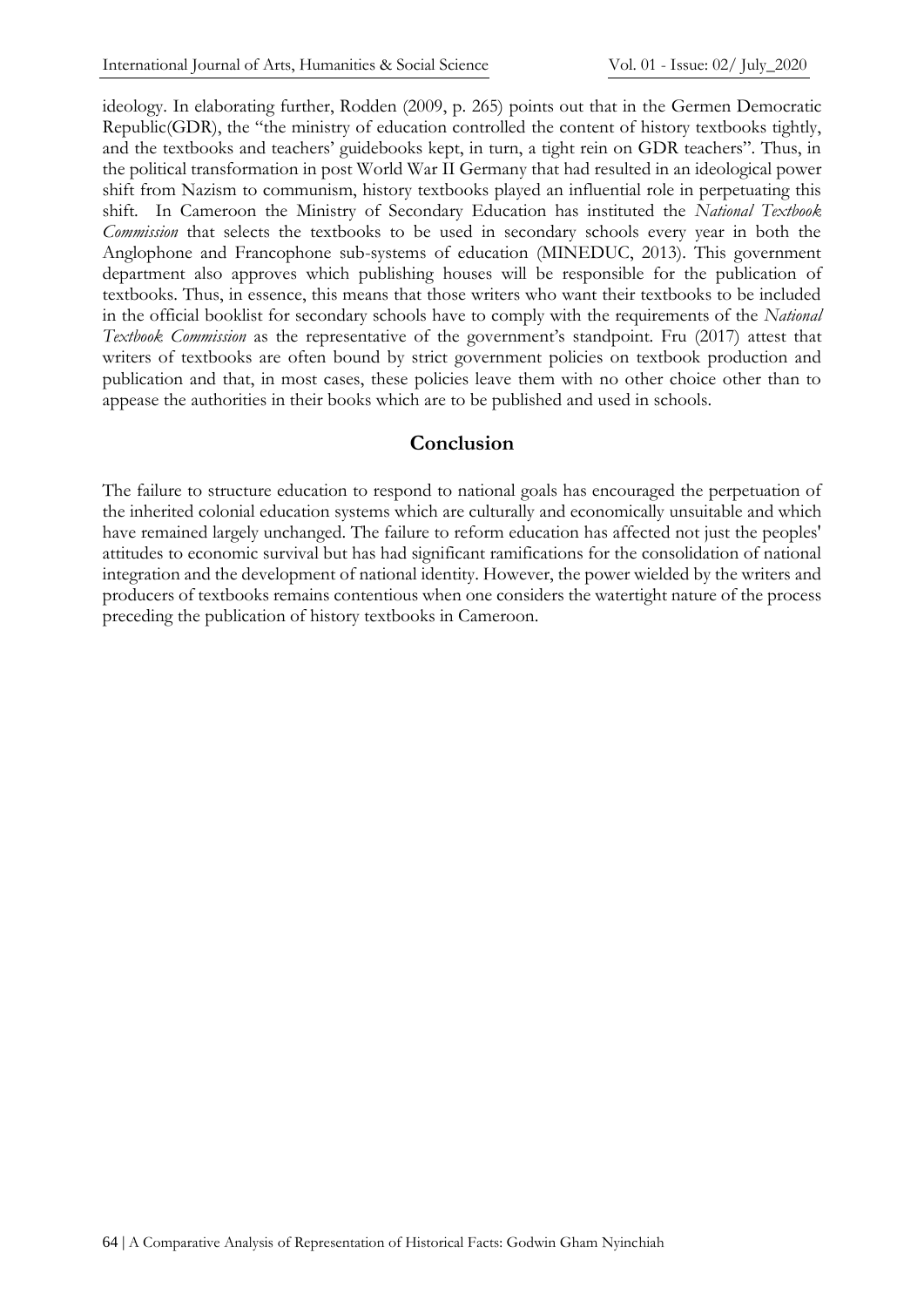### **Works Citation**

- Abdou, M. *Education in Africa*. New York: Frederick A. Praeger, 1968
- Aka,E.A.*The British Southern Cameroons, 1922-1961: A study in Colonialism and Underdevelopment*. Plateville, Madison: Nkemji Global Tech, 2000.
- Eyongetah T.M., Robert B., and Palmer. R. *A History of the Cameroon*, United Kingdom: Longman Group,1974.
- Fanso,V.G.*Cameroon History for Secondary Schools and Colleges, From Pre-historic Times to the Twenty- First Century*. Revised and updated combined edition, Kumbo Bamkika'ay: Team Work Press,2017.
- Gwanfogbe,B.M., *Basel Mission Education in Cameroon1886-1968*. Bamenda: Quality Printers, 2018.
- Mbile,N.N. *Cameroon Political Story: Memories of an Authentic Eye witness*.Limbe: Pressprint,2000.
- Mveng, Engelbert, *Histoire du Cameroun*. Paris: Presence Africaine, 1963
- Ndille R. and Ngwa, C.A. 'Educational Harmonization in Cameroon 1961-2011: Assessing Fifty years of Independent Policy Making, *Pan-Tikar Journal of History,* Vol. 1 No.2, December 2013.
- Ndille R. N., 'British and French Implementation of Colonial Educational policies in Cameroon 1916-1961: A Comparative Analysis' *International Journal For Research In Educational Studies* Volume-4 | Issue-5 | May,2018.
- Ndille, R. 'Teacher Education in British Southern Cameroons 1922-1961: Educational Historiography in Post-colonialism.*, African Journal of Social Sciences: A Multidisciplinary journal of Social Sciences University of Buea* 5(2) June 2014, p.23
- Ndi, A.*Southern West Cameroon Revisited: North-South West Nexus, 1858-1972, Myth, History and Reality* vol II. Bamenda: Paul's Press,2013.
- Ndi, A. *The Golden Age of Southern (West)Cameroons, Impact of* Christianity. Bamenda: Paul's Press,2005.
- Nfi, J.L. *Nigerian on Mission in the Southern Cameroons.* Bamenda: Baron Printers,2014.
- Ngoh, V.J., Cameroon 1884-1985. A Hundred Year of History. Limbe:Navi Group Publication, 1987.
- Ngoh, V.J., Constitutional Development in Southern Cameroon,1946- 1961: From Trusteeship to Independence. Yaounde:CEPER,1990.
- Ngoh, V.J., (ed) Cameroon from a Federal to a unitary State 1961-1972.Limbe: Design House, 2004.